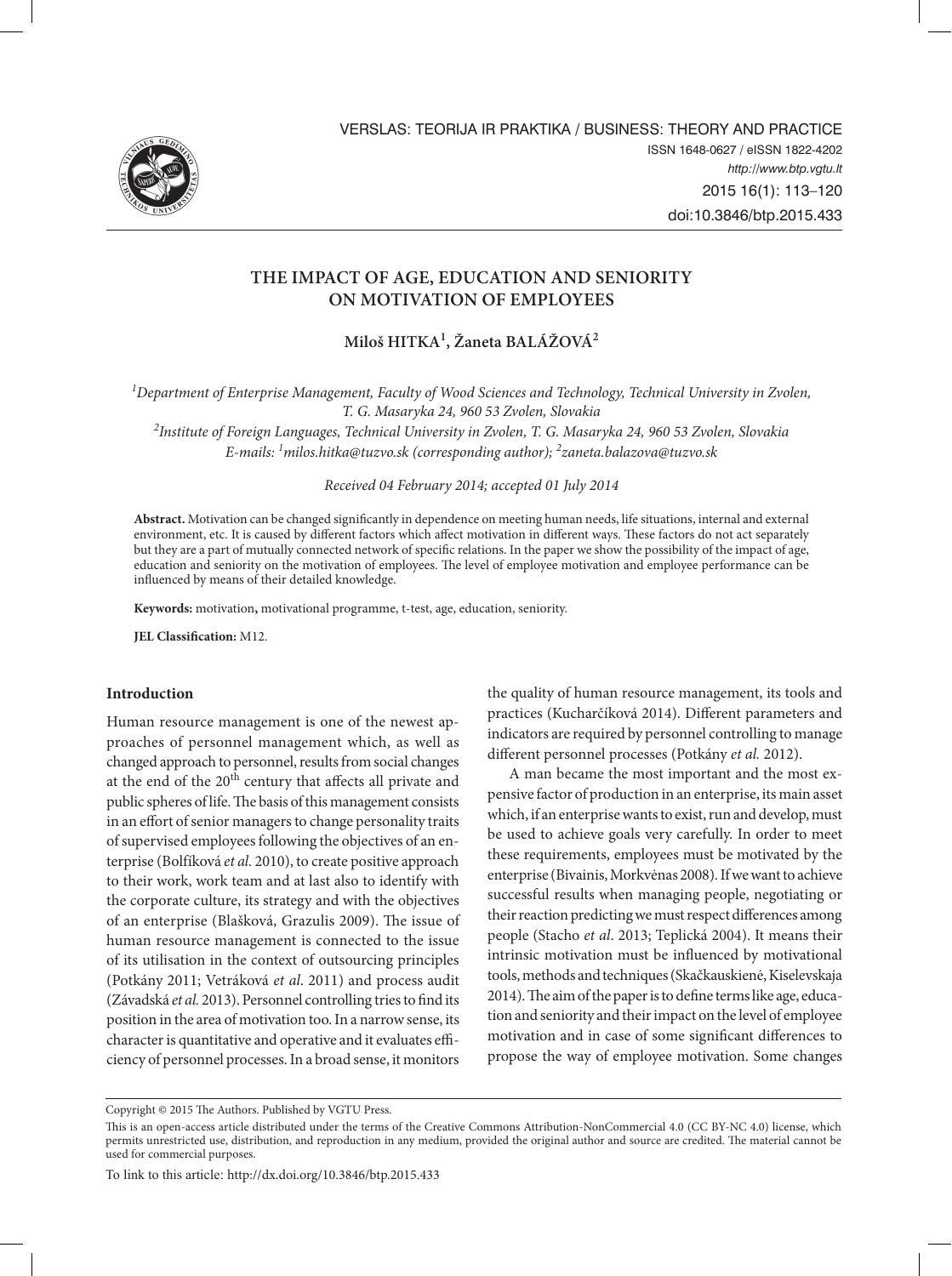in the area of motivation could be observed in the research conducted in Slovenia and Croatia (Kropivšek *et al.* 2011). The research was carried out in the year 2012. We also tried to prove or to disprove the statement that considering the age, completed education and seniority the motivation requirements of employees change. Following the Maslow's hierarchy of needs we suppose that requirements of employees that are fulfilled will become unnecessary. Hereby, we suppose that employees with better education and greater seniority will prefer different motivation factors than employees with lower education and less seniority. Main hypothesis is the presumption that mentioned factors affect the level of employee motivation and employers can affect employee performance actively through their knowledge. Mentioned facts are described also by Blašková (2010) and by Jelačić, Moro, Drábek, Sujová (2012).

## **1. Issue**

Motivation is one of the essential elements of human resource management. Without appropriate level of motivated behaviour and activity we cannot determine goals and require their meeting. Motivation is an important term commonly used to encourage people to carry out the assigned work with sincerity, dedication, and enthusiasm. Motivation is the tonic to provide additional energy to overcome the fatigue, disinterest and feelings to drop the job (Srivastava, Kakkar 2008). Considering the employee motivation their working results can be expected. Statement that the performance depends mainly on human motivation is simplified especially because motivation is not the only factor affecting the performance. Other factors affecting the employee performance are abilities, knowledge and skills of a man determining their career growth potential (Korsakienė 2011). Motivation can deviate depending upon meeting human needs, life situations, internal and external environment, etc. It can be caused by effect of different factors which influence motivation in different ways. In addition, these factors do not act separately but they create a system of specific relations that are mutually interconnected. At the present time the financial crisis in enterprises and countries' economies makes the process of motivation more difficult. Recession is a difficult period not only for employees but for employers as well. Employees with the key competences, responsibilities should be able to motivate their team also during recession. When the first signs of the financial crisis appear in the organisation, most of traditional methods applied by the enterprise in the area of employee motivation before this period are not suitable for new situation or cannot be carried out at all. Incentives, extra holidays, corporate entertaining and rewards as the most commonly used tools of motivation seem to be less important in the atmosphere of insecurity. During the recession employees lose mainly

the sense of security. All employees are afraid of losing their jobs because mass layoff became one of the basic actions of the organisation to eliminate unfavourable impact of the crisis on the enterprise. If the organisation wants to keep employee productivity of its employees, their willingness to work, it is appropriate to offer them incentives and extra pay. However, we can say, in general, monetary incentives, as a motivation factor, have an important role only from a short-term point of view.

As the recession influences the workplace atmosphere, it is particularly difficult for each senior manager to increase employee motivation. But if employees also during the time of recession work with enthusiasm, it can also point out that the enterprise recovers from the recession faster and without any serious damage. No senior manager should forget the fact that his employees are motivated also by the way he communicates with them or by his body language. Other motivation factors can be *employee understanding, communication with employees, employee engagement, building loyalty and professional trainings*  (Stachová, Stacho 2010).

According to the authors also other methods and types of motivation applied during the crisis can be distinguished: *creating teams, highlighting accomplishments, interaction with senior management, key suppliers and customers, developing communication skills within a team, cooperation between teams, acceptance of new ideas, harmonisation, new strategies and new trends*.

#### **2. Methodology**

Determination of the motivation level and the analysis of motivation factors in the enterprises in a perticular time were carried out through a questionnaire which consists of 30 closed questions (Hitka 2009: 149). The questionnaire was divided into two parts. Socio-demographic and qualification characteristics of employees were searched in the first part. Basic data about respondents relating to their age, sex, seniority, completed education and job position were obtained in this part. The second part consisted of individual motivation factors through which information about work environment, working conditions, applied appraisal and reward system, about personnel management, health and social care system and system of employee benefits as well as information about employee satisfaction or dissatisfaction, value orientation, relation to work and enterprise or co-workers' relationship in the enterprise can be found out. Motivation factors are in alphabetical order not to affect respondents's decision. In the questionnaire respondents evaluated individual motivation factors by one of the five levels of importance from a pre-defined 5-point rating scale, 5 – the most important and 1 – unimportant (Table 1) from a pre-defined evaluation scale (Table 1).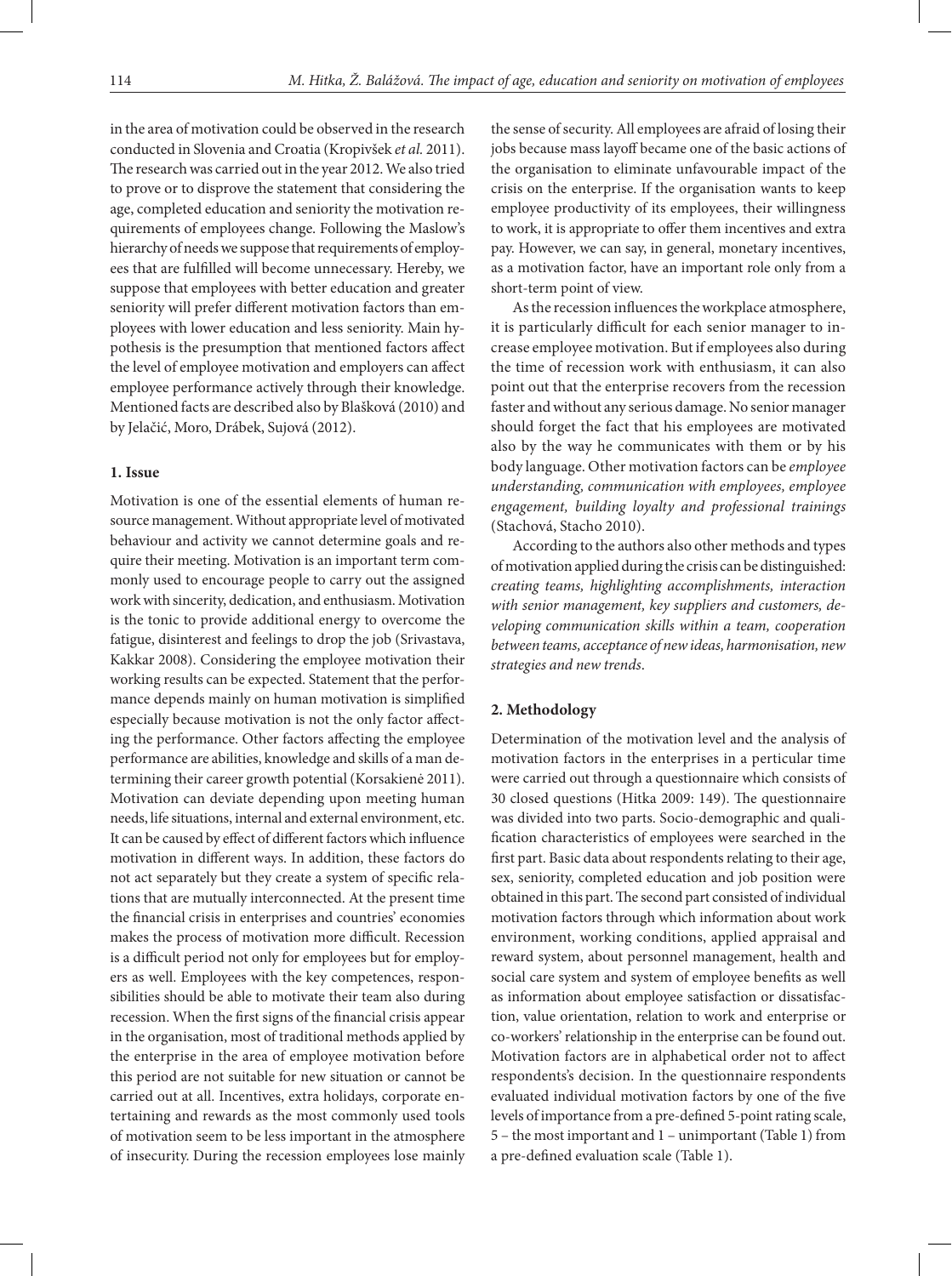Table 1. Scale of the order of motivation factors according to their importance (source: Hitka 2009: 149)

| the most                                          | verv | medium | slightly | unimpor- |
|---------------------------------------------------|------|--------|----------|----------|
| important  important  important  important   tant |      |        |          |          |

Each motivation factor was marked by employees with one of five types of importance for required as well as for current conditions. The required condition can be defined as an idea of employees how the motivation should look like, i.e. what would motivate them to increase their performance. The current conditions represents the employees' opinion how they are satisfied with current motivation in the enterprise. The questionnaires were evaluated using the programme STATISTICA 7 (Statsoft 2004). Descriptive statistics was used to describe the primary sampling unit. Statistical characteristics, which compressed information about studied primary sampling units into smaller number of numerical characteristics and made mutual comparison of sampling units easier, were computed for each motivation factor. Each motivation factor was described in summary by basic characteristics of size and variability of quantitative features – average  $\bar{x}$ , standard deviations  $s<sub>x</sub>$  and coefficients of variation. Subsequently the results of the enterprises were compared.

Besides simple comparison of descriptive characteristic values, considering the selected type of obtained data, testing the equality of averages and standard deviations of primary sampling units was carried out. The purpose of testing was to verify statistical significance of differences in averages and standard deviations of individual motivation factors in studied enterprises so that the fact, that detected differences of descriptive characteristics at the selected level of significance  $\alpha$  were not caused only by the mistake made by representative sampling, was eliminated. Two-sample t-test was used to test the equality of averages of motivation factors of two primary sampling units (Scheer 2007).When calculating t-test three cases depending upon the fact whether the variances of compared primary sampling units are equal or not  $(\sigma_1^2 = \sigma_2^2, \sigma_1^2 \neq \sigma_2^2)$  or whether the studied attributes  $X_1$ ,  $X_2$  are dependent or not can occur so the test of equality of variances, i.e. F-test had to be carried out at first. Following the results of F-test, the two-sample T-test for independent selection at the same or different variances was used. The null hypothesis vs. the alternative hypothesis was tested, they were as follows:

$$
H_0: \sigma_1^2 = \sigma_2^2 \text{ vs. } H_1: \sigma_1^2 \neq \sigma_2^2.
$$

*H*<sub>0</sub>: we suppose that averages of studied motivation factors (required, current) in terms of maximum of 10 years of seniority are equal to averages of studied motivation factors in terms of more than 10 years of seniority and at the same time we suppose that the difference between them, if any, is caused only owing to the random variation of results.

*H*1*:*we suppose that averages of studied motivation factors (required, current) in terms of the age of maximum 50 are not equal to averages of studied motivation factors in terms of the age over 50 and at the same time we suppose that the difference between them, if any, is not caused only owing to the random variation of results.

 $H_2$ : we suppose that averages of studied motivation factors (required, current) in terms of completed education (primary education and lower secondary education) are not equal to averages of studied motivation factors in terms of completed education (upper secondary education and higher education) and at the same time we suppose that the difference between them, if any, is caused only owing to the random variation of results.

The random variable *t* was used as a test criterion. The Student's *t* distribution was as follows:

if  $\sigma_1^2 = \sigma_2^2$ ; *X*<sub>1</sub> and *X*<sub>2</sub> are independent:

$$
t = \frac{\overline{x}_1 - \overline{x}_2}{\sqrt{\frac{n_1 \cdot s_1^2 + n_2 \cdot s_2^2}{n_1 + n_2 - 2} \cdot \frac{n_1 + n_2}{n_1 \cdot n_2}}},
$$
(1)

if  $\sigma_1^2 \neq \sigma_2^2$ ; *X*<sub>1</sub> and *X*<sub>2</sub> are independent:

$$
t = \frac{\overline{x}_1 - \overline{x}_2}{\sqrt{\frac{s_1^2}{n_1 - 1} + \frac{s_2^2}{n_2 - 1}}}.
$$
 (2)

In the end of the test we compared *t* to  $t_{\alpha/2; f}$ , in a case  $t \le t_{\alpha/2,f}$ ,  $H_0$  was accepted and the difference was not considered significant but in a case  $t > t_{\alpha/2; f}$ ,  $H_0$  was rejected at the level of significance  $\alpha$  % and the alternative hypothesis  $H_1$ was accepted.

#### **3. Results**

The analysed enterprise is a limited company dealing with processing of wood and wood products processing situated in the centre of Slovakia. It is an enterprise with long history and experience in line of business. Fluctuation of skeleton staff is at the minimum level (approx. 1.5%) that is a sign of employee stability. At the present time employees are motivated through basic salary, further financial reward and different forms of trainings, job security and social policy. Mentioned motivation factors are in terms of increasing employee performance inadequate.

Motivation questionnaire was submitted to 60 respondents (3 females). Questionnaire response rate was 100%. In terms of age 36 employees (60.00%) belonged to the group of maximum 50 years old and 24 employees (40.00%) over 50 years old. In terms of education the large group was a group of 33 employees with primary and lower secondary education (55.00 %). The second group with 27 employees was a group with upper secondary education (45.00%). In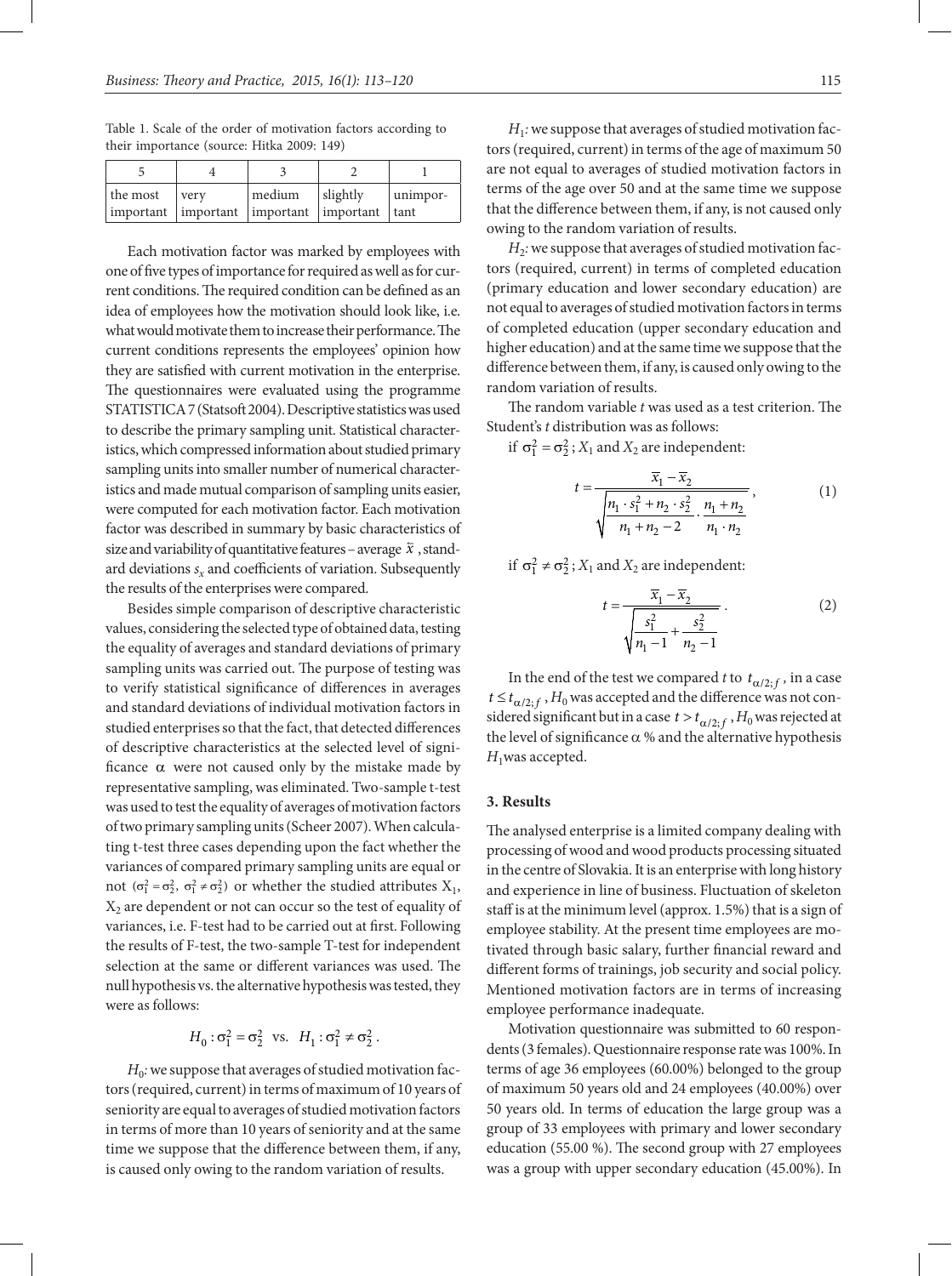terms of seniority 13 employees were employed for less than 10 years (21.67%). Remaining 47 employees (78.33%) were employed in the enterprise for more than 10 years. It is a sign of reliable approach to work on the part of employers but also on the part of employees who are identified with the corporate culture and philosophy and are loyal to the employer.

### **3.1. Impact of seniority on motivation**

Motivation factors *basic salary* and *further financial reward* were preferred by staff employed for less than 10 years on average. These factors were significantly followed by the third motivation factor in the order – *fair appraisal system***.** The fourth motivation factor with the highest preference was *job security*; the fifth one was *good work team. Basic salary*  was the most important motivation factor also for the staff employed for more than 10 years. The second highest ranked motivation factor was *job security* and the third one in ranking was *fair appraisal system*. The fourth most important motivation factor *good work team.* The second group of the staff shows higher interest in all motivation factors. The fifth motivation factor that affects the employee performance markedly was *further financial reward* (Table 2).

Table 2. The most important motivation factors in terms of seniority (source: own data processing)

| Employed less than 10 years |                                |      | Employed more than 10 years |                               |      |  |  |
|-----------------------------|--------------------------------|------|-----------------------------|-------------------------------|------|--|--|
| <b>SN</b>                   | Motivation<br>factor           | Ø    | <b>SN</b>                   | Motivation<br>factor          | Ø    |  |  |
| 1                           | Basic salary                   | 4.68 | 1                           | Basic salary                  | 4.85 |  |  |
| $\overline{c}$              | Further<br>financial<br>reward | 4.67 | $\overline{2}$              | Job security                  | 4.72 |  |  |
| 3                           | Fair appraisal<br>system       | 4.58 | 3                           | Fair appraisal<br>system      | 4.70 |  |  |
| 4                           | Job security                   | 4.50 | $\overline{4}$              | Good work<br>team             | 4.59 |  |  |
| 5                           | Good work<br>team              | 4.42 | 5                           | Further finan-<br>cial reward | 4.52 |  |  |

#### **3.2. Impact of the age on motivation**

When comparing the age of employees we divided them into two main groups – employees under the age of 50 and over 50. For the group of employees under 50 the most important motivation factor was *basic salary.* Next higher ranked motivation factors were *further financial reward* and *fair appraisal system.*The fourth motivation factor with the highest preference was, for the former group of employees, *job security* and the fifth one *good work team.* For the latter group of employees, with the age over 50, the most important motivation factor was *basic salary* followed by *job security.* Next higher ranked motivation factors were *good work team, social benefits* and *fair appraisal system*(Table 3).

Table 3. The most important motivation factors in terms of age (source: own data processing)

|           | under 50                       |      | over 50   |                          |      |  |  |
|-----------|--------------------------------|------|-----------|--------------------------|------|--|--|
| <b>SN</b> | Motivation<br>factor           | Ø    | <b>SN</b> | Motivation<br>factor     | Ø    |  |  |
| 1         | Basic salary                   | 4.83 | 1         | Basic salary             | 4.78 |  |  |
| 2         | Further<br>financial<br>reward | 4.71 | 2         | Job security             | 4.65 |  |  |
| 3         | Fair appraisal<br>system       | 4.71 | 3         | Good work<br>team        | 4.61 |  |  |
| 4         | Job security                   | 4.69 | 4         | Social benefits          | 4.61 |  |  |
| 5         | Good work<br>team              | 4.51 | 5         | Fair appraisal<br>system | 4.61 |  |  |

#### **3.3. Impact of the completed education on motivation**

Analysis of motivation factors in terms of the completed education was carried out in two groups of employees – group of employees with primary and lower secondary education and group of employees with upper secondary and higher education. Results of the analysis show that *basic salary* was the most important motivation factor for the former group of people in 2012. The second highest ranked motivation factor was *job security* and the third one was *social benefits.* Next higher ranked motivation factors were *work performance* and *further financial reward.* The latter group of employees, i.e. employees with upper secondary and higher education, preferred same motivation factors as the former group, besides work performance. The highest ranked motivation factor was *basic salary* followed by *social benefits.*The third higher ranked motivation facto was, for the latter group of employees, *job security* and the fourth one was *good work team.* The last mentioned motivation factor shows the importance of good relationship and positive atmosphere in the workplace that can affect communication and fulfilling prescribed work task in positive way. The fifth most important motivation factor was *further financial reward* (Table 4).

Table 4. The most important motivation factors in terms of completed education (source: own data processing)

| Primary + Lower secondary |                                |      | Upper secondary + Higher |                                |      |  |
|---------------------------|--------------------------------|------|--------------------------|--------------------------------|------|--|
| <b>SN</b>                 | Motivation<br>factor           | Ø    | <b>SN</b>                | Motivation<br>factor           | Ø    |  |
| 1                         | Basic salary                   | 4.69 | 1                        | Basic salary                   | 4.96 |  |
| 2                         | Job security                   | 4.59 | $\overline{2}$           | Social benefits                | 4.81 |  |
| 3                         | Social benefits                | 4.56 | 3                        | Job security                   | 4.77 |  |
| $\overline{4}$            | Work<br>performance            | 4.47 | 4                        | Good work<br>team              | 4.73 |  |
| 5                         | Further<br>financial<br>reward | 4.46 | 5                        | Further<br>financial<br>reward | 4.65 |  |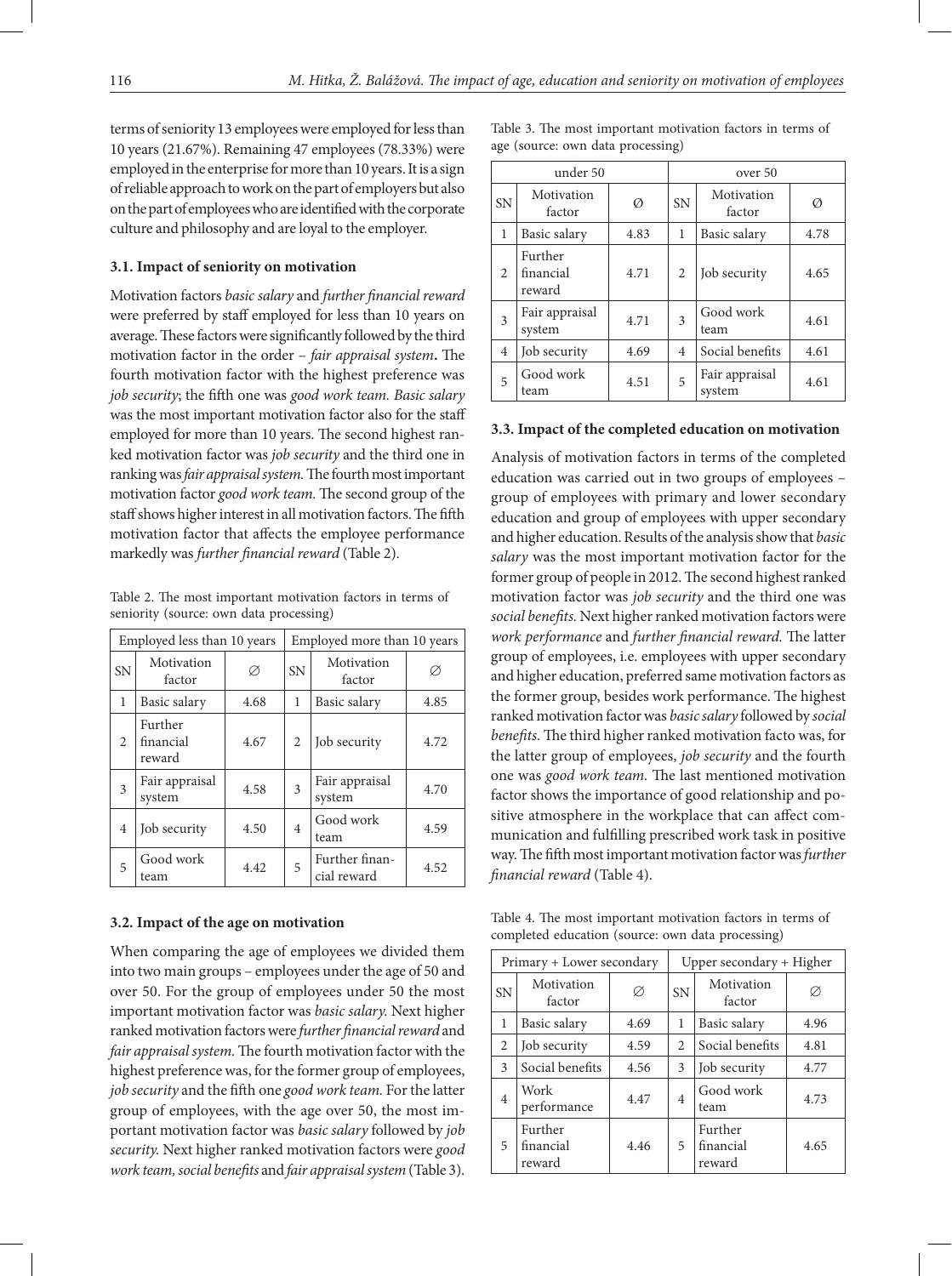#### **4. Discussion**

Considering the independence of selected sampling units and their big sizes a two-sample T-test for independent selection at the same or different variances was used to review the significance.

The null hypotheses about the equality of two averages of compared sampling units were tested. Null hypothesis testing about the equality of averages of motivation factors in the time was carried out at the level of significance  $\alpha$  = 0.5. Results are shown in Tables 4, 5, 6. Criteria for comparison were the level of employee motivation regarding the

age, seniority and completed education. Following achieved results we can state that significant differences at the level of significance  $\alpha$  = 0.5 did not occur.

Two-sample T-test was used to determine significant dependence. Following the results (Table 5) we can state that in spite of different order of motivation factor importance there are no differences in the level of employee motivation employed for less or more than 10 years. Two-sample T-test was used to determine significant dependence. Following the results (Table 6) we can state that only in case of the motivation factor *further financial reward* there is significant difference.

Table 5. Reviewing of significant dependence in terms of work practice (source: own data processing)

| Motivation factor                                 | $\overline{x}_1$ | $\overline{x}_2$ | t-value | p     | $S_{x_1}$ | $S_{x_2}$  | F    | $\, {\bf p}$ |
|---------------------------------------------------|------------------|------------------|---------|-------|-----------|------------|------|--------------|
| Atmosphere in the workplace                       | 4.23             | 4.36             | $-0.6$  | 0.544 | 0.44      | 0.74       | 2.81 | 0.056        |
| Good work team                                    | 4.38             | 4.6              | $-1.2$  | 0.236 | 0.51      | 0.58       | 1.3  | 0.646        |
| Further financial reward                          | 4.69             | 4.53             | 0.7     | 0.483 | 0.85      | 0.69       | 1.55 | 0.283        |
| Physical effort at work                           | 3.77             | 3.68             | 0.3     | 0.754 | 1.09      | $\rm 0.84$ | 1.7  | 0.195        |
| Job security                                      | 4.38             | 4.72             | $-1.7$  | 0.101 | 0.96      | 0.54       | 3.17 | 0.005        |
| Communication in the workplace                    | 4.23             | 4.4              | $-0.8$  | 0.426 | 0.83      | 0.65       | 1.65 | 0.223        |
| Name of the company                               | 3.77             | 4.26             | $-1.8$  | 0.071 | 0.73      | 0.87       | 1.44 | 0.499        |
| Opportunity to apply one's own ability            | 4.15             | 4.19             | $-0.2$  | 0.855 | 0.55      | 0.68       | 1.5  | 0.451        |
| Workload and type of work                         | 3.77             | 4.21             | $-2$    | 0.055 | 0.73      | 0.72       | 1.01 | 0.906        |
| Information about performance results             | 4.08             | 4.21             | $-0.5$  | 0.616 | 0.86      | 0.86       | 1.01 | 0.911        |
| Working time                                      | $\overline{4}$   | 4.21             | $-0.9$  | 0.364 | 0.82      | 0.72       | 1.28 | 0.520        |
| Work environment                                  | 4.08             | 4.53             | $-1.7$  | 0.088 | 1.26      | 0.69       | 3.34 | 0.003        |
| Work performance                                  | 4.15             | 4.4              | $-1.3$  | 0.210 | 0.69      | 0.61       | 1.26 | 0.549        |
| Moving up corporate ladder                        | 4.31             | 4.47             | $-0.7$  | 0.468 | 0.85      | 0.65       | 1.71 | 0.193        |
| Competences                                       | 3.69             | 3.77             | $-0.3$  | 0.791 | 0.75      | 0.91       | 1.48 | 0.469        |
| Prestige                                          | 3.77             | 3.81             | $-0.1$  | 0.888 | 0.73      | 0.92       | 1.62 | 0.364        |
| Supervisor's approach                             | 4.15             | 4.45             | $-1.3$  | 0.194 | 0.9       | 0.65       | 1.89 | 0.121        |
| Individual decision making                        | 3.92             | 4.19             | $-1.4$  | 0.172 | 0.64      | 0.61       | 1.09 | 0.778        |
| Self-actualization                                | 3.77             | 4.02             | $-1.1$  | 0.293 | 0.83      | 0.74       | 1.27 | 0.531        |
| Social benefits                                   | 4.15             | 4.49             | $-1.4$  | 0.176 | 0.9       | 0.75       | 1.44 | 0.363        |
| Fair appraisal system                             | 4.54             | 4.7              | $-0.7$  | 0.504 | 0.88      | 0.75       | 1.37 | 0.430        |
| Stress /limitation of stress in the<br>workplace/ | 4.23             | 4.43             | $-0.8$  | 0.456 | 0.93      | $0.8\,$    | 1.34 | 0.460        |
| Mental effort                                     | $\overline{4}$   | 4.4              | $-1.6$  | 0.113 | 0.82      | 0.8        | 1.05 | 0.851        |
| Mission of the company                            | 4.15             | 4.3              | $-0.5$  | 0.628 | 1.07      | 0.91       | 1.39 | 0.413        |
| Region's development                              | 3.92             | 4.32             | $-1.5$  | 0.139 | 0.76      | 0.86       | 1.29 | 0.657        |
| Education and personal growth                     | 3.92             | 4.34             | $-1.9$  | 0.067 | 0.49      | 0.76       | 2.37 | 0.106        |
| Company relation to the environment               | 4.08             | 4.4              | $-1.3$  | 0.192 | 0.64      | 0.83       | 1.66 | 0.343        |
| Free time                                         | 4.15             | 4.19             | $-0.1$  | 0.892 | $0.8\,$   | 0.9        | 1.26 | 0.686        |
| Recognition                                       | 4.08             | 4.34             | $-1.2$  | 0.243 | 0.86      | 0.67       | 1.66 | 0.214        |
| Basic salary                                      | 4.69             | 4.85             | $-0.7$  | 0.458 | 0.85      | 0.62       | 1.87 | 0.128        |

*Note:* Data marked number 1 characterise respondents with work practice up to 10 years, data marked number 2 characterise respondents with work practice over 10 years; differences in arithmetic means of examined motivation factors significant at the level of significance 5% are written in cursive.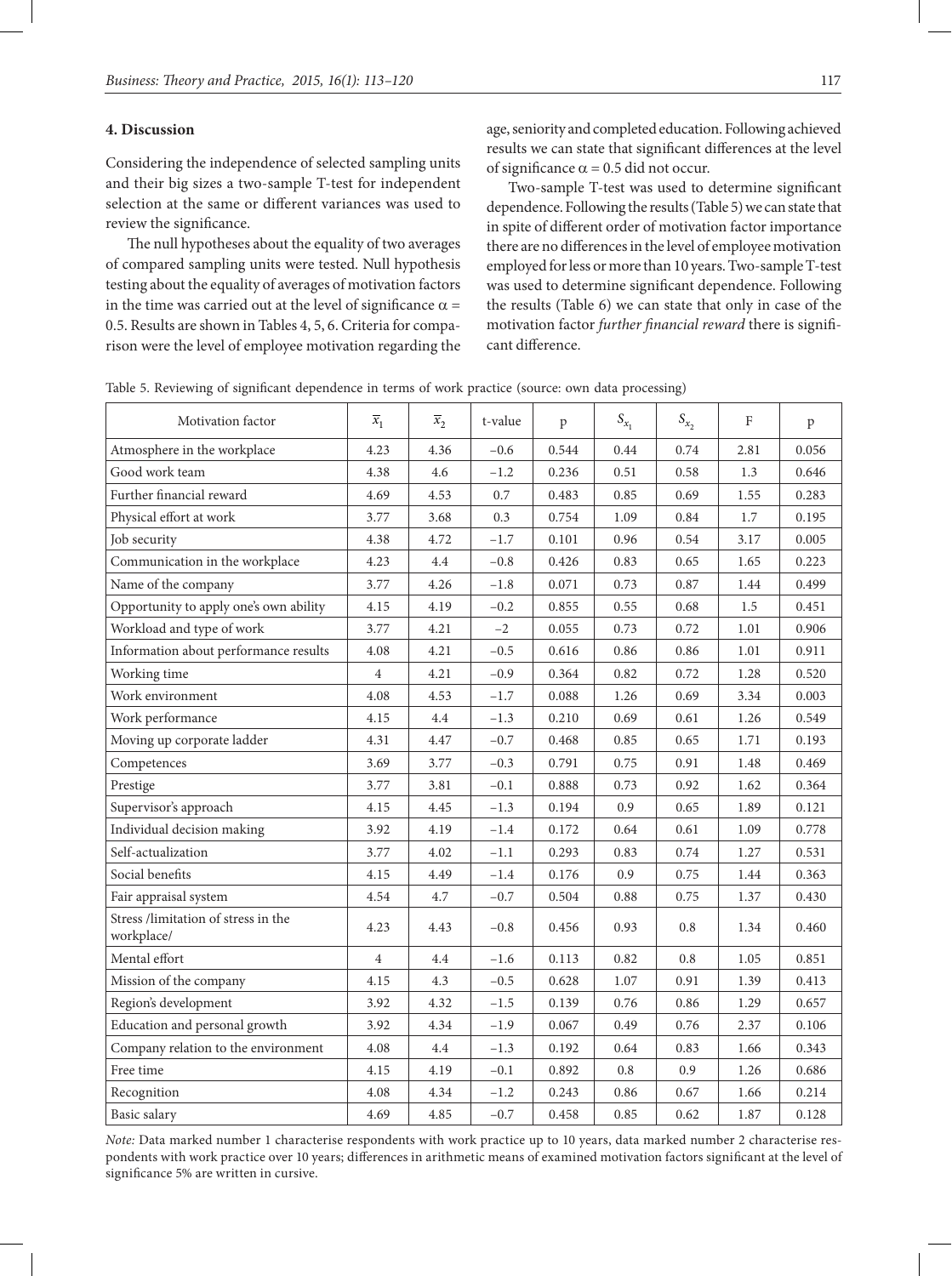Two-sample T-test was used to determine significant dependence. Following the results (Table 7) we can state that that in spite of different order of motivation factor importance there are no differences in the level of employee motivation in dependence on their education.

### **Conclusions**

Creating motivational programmes is a difficult and expensive activity for each enterprise. Its effectiveness is influenced by exact employee analysis. Based on our analyses (Vetráková *et al.* 2007; Hitka *et al.* 2005*)* we can say

following findings: in spite of employee heterogeneity in terms of age, seniority and level of completed education it is possible to create a *unified motivational programme* for the analysed enterprise that will suit all employees regardless of their age, seniority or education. Its main items are following factors: *basic salary, job security, good work team, further financial reward* and *fair appraisal system* in different order according to preferences of specific group of employees.

Regarding the seniority we can state that in spite of different order of importance of motivation factors there are no differences in the level of motivation of employees hired for less than 10 years and more than 10 years. Regarding the age

Table 6. Reviewing of significant dependence in terms of age (source: own data processing)

| Motivation factor                              | $\overline{x}_1$ | $\overline{x}_2$ | t-value | p     | $S_{x_1}$ | $S_{x_2}$ | F    | $\, {\bf p}$ |
|------------------------------------------------|------------------|------------------|---------|-------|-----------|-----------|------|--------------|
| Atmosphere in the workplace                    | 4.361            | 4.292            | 0.38    | 0.702 | 0.683     | 0.690     | 1.02 | 0.932        |
| God work team                                  | 4.500            | 4.625            | $-0.84$ | 0.406 | 0.561     | 0.576     | 1.05 | 0.868        |
| Further financial reward                       | 4.722            | 4.333            | 2.10    | 0.040 | 0.615     | 0.816     | 1.76 | 0.126        |
| Physical effort at work                        | 3.667            | 3.750            | $-0.35$ | 0.725 | 0.926     | 0.847     | 1.19 | 0.663        |
| Job security                                   | 4.639            | 4.667            | $-0.16$ | 0.875 | 0.723     | 0.565     | 1.64 | 0.215        |
| Communication in the workplace                 | 4.306            | 4.458            | $-0.84$ | 0.404 | 0.710     | 0.658     | 1.16 | 0.713        |
| Name of the company                            | 4.167            | 4.125            | 0.18    | 0.856 | 0.737     | 1.035     | 1.97 | 0.068        |
| Opportunity to apply one's own ability         | 4.167            | 4.208            | $-0.24$ | 0.810 | 0.655     | 0.658     | 1.01 | 0.958        |
| Workload and type of work                      | 4.167            | 4.042            | 0.64    | 0.525 | 0.697     | 0.806     | 1.34 | 0.427        |
| Information about performance results          | 4.139            | 4.250            | $-0.49$ | 0.625 | 0.833     | 0.897     | 1.16 | 0.681        |
| Working time                                   | 4.111            | 4.250            | $-0.71$ | 0.481 | 0.820     | 0.608     | 1.82 | 0.134        |
| Work environment                               | 4.417            | 4.458            | $-0.18$ | 0.854 | 0.874     | 0.833     | 1.10 | 0.822        |
| Work performance                               | 4.361            | 4.333            | 0.17    | 0.869 | 0.543     | 0.761     | 1.97 | 0.069        |
| Moving up corporate ladder                     | 4.417            | 4.458            | $-0.22$ | 0.823 | 0.732     | 0.658     | 1.24 | 0.599        |
| Competences                                    | 3.806            | 3.667            | 0.60    | 0.552 | 0.786     | 1.007     | 1.64 | 0.182        |
| Prestige                                       | 3.861            | 3.708            | 0.66    | 0.514 | 0.798     | 0.999     | 1.57 | 0.226        |
| Supervisor's approach                          | 4.361            | 4.417            | $-0.29$ | 0.771 | 0.683     | 0.776     | 1.29 | 0.485        |
| Individual decision making                     | 4.111            | 4.167            | $-0.34$ | 0.738 | 0.622     | 0.637     | 1.05 | 0.882        |
| Self-actualization                             | 3.889            | 4.083            | $-0.97$ | 0.335 | 0.820     | 0.654     | 1.57 | 0.256        |
| Social benefits                                | 4.278            | 4.625            | $-1.70$ | 0.095 | 0.882     | 0.576     | 2.35 | 0.035        |
| Fair appraisal system                          | 4.694            | 4.625            | 0.34    | 0.737 | 0.786     | 0.770     | 1.04 | 0.932        |
| Stress /limitation of stress in the workplace/ | 4.472            | 4.250            | 1.02    | 0.311 | 0.810     | 0.847     | 1.09 | 0.795        |
| Mental effort                                  | 4.361            | 4.250            | 0.52    | 0.608 | 0.833     | 0.794     | 1.10 | 0.822        |
| Mission of the company                         | 4.306            | 4.208            | 0.39    | 0.697 | 0.980     | 0.884     | 1.23 | 0.609        |
| Region's development                           | 4.250            | 4.208            | 0.18    | 0.854 | 0.732     | 1.021     | 1.94 | 0.074        |
| Education and personal growth                  | 4.222            | 4.292            | $-0.36$ | 0.721 | 0.681     | 0.806     | 1.40 | 0.358        |
| Relation of the company to the environment     | 4.278            | 4.417            | $-0.66$ | 0.512 | 0.849     | 0.717     | 1.40 | 0.400        |
| Free time                                      | 4.194            | 4.167            | 0.12    | 0.905 | 0.822     | 0.963     | 1.37 | 0.389        |
| Recognition                                    | 4.306            | 4.250            | 0.29    | 0.771 | 0.749     | 0.676     | 1.23 | 0.611        |
| Basic salary                                   | 4.833            | 4.792            | 0.23    | 0.817 | 0.697     | 0.658     | 1.12 | 0.785        |

*Note:* Data marked number 1 characterise respondents of maximum 50 years old, data marked number 2 characterise respondents over 50 years old; differences in arithmetic means of examined motivation factors significant at the level of significance 5% are written in cursive.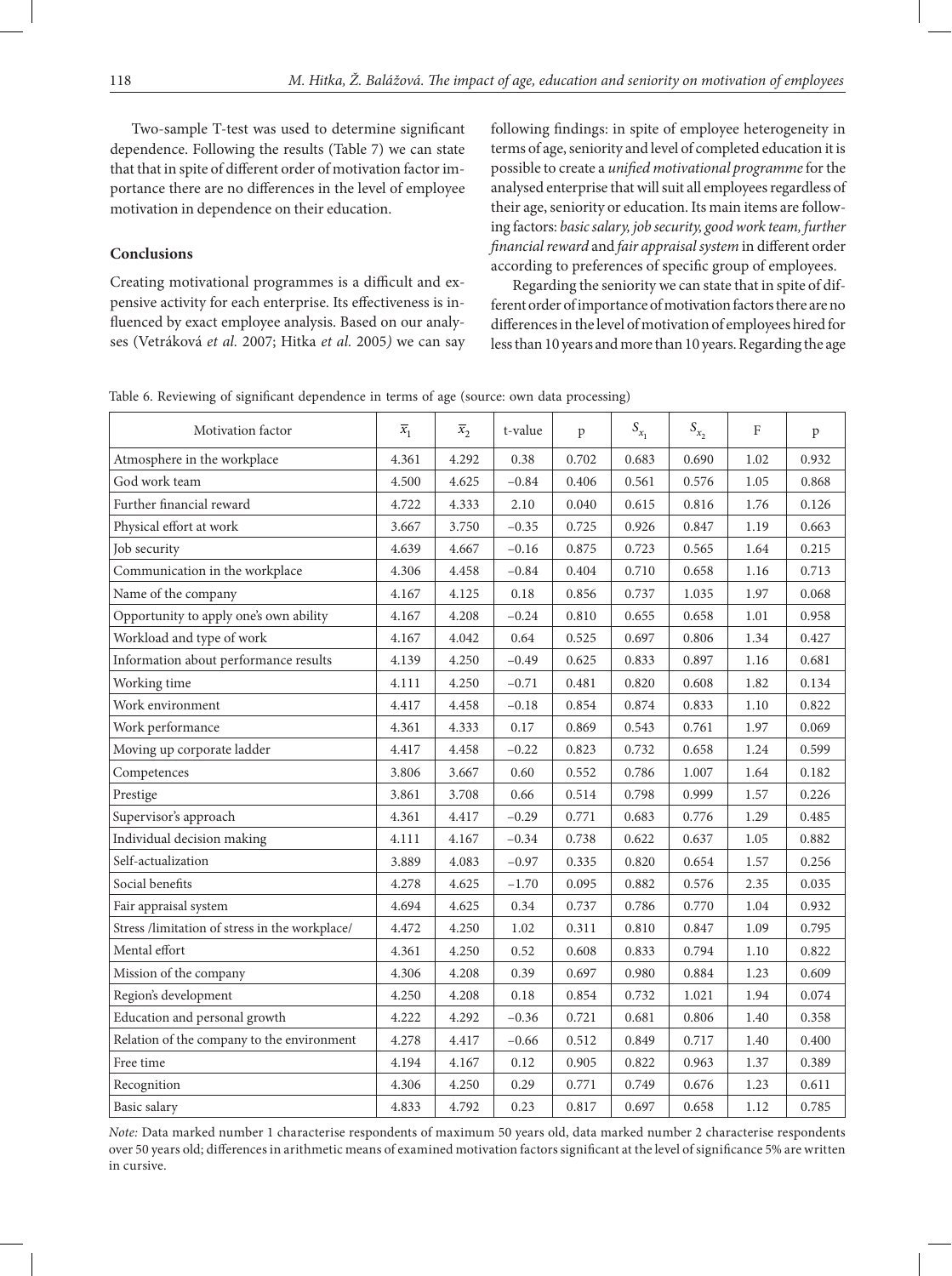we can state that only in a case of the motivation factor *further financial reward* there was seen a significant difference among employees. Regarding the completed education we can state that despite different order of importance of motivation factors there were not seen differences in the level of employee motivation, too. Finally we can state that at the present time the motivational programme can be proposed on the basis of the average importance of individual motivation factors unifiedly. However, differences are more likely to exist also among employees themselves. The differences can be analysed by cluster analysis to define groups of employees motivated in a similar way. Moreover, in the future

motivation requirements of employees can also change after meeting their needs. Therefore we suggest the enterprise to update motivational programme from time to time.

## **Funding**

This research has been supported by the project VEGA No. [1/0067/11] Dynamics and content of decision-taking processes in motivating of human potential and VEGA No. [1/0268/13] Perspectives of facility management application for the increasing of competitiveness within the woodprocessing and forestry companies in the context of outsourcing principles.

| Table 7. Reviewing of significant dependence in terms of completed education (source: own data processing) |
|------------------------------------------------------------------------------------------------------------|
|------------------------------------------------------------------------------------------------------------|

| Motivation factor                              | $\overline{x}_1$ | $\overline{x}_2$ | t-value | $\mathbf{p}$ | $S_{x_1}$ | $S_{x_2}$ | $\mathbf{F}$ | p        |
|------------------------------------------------|------------------|------------------|---------|--------------|-----------|-----------|--------------|----------|
| Atmosphere in the workplace                    | 4.303            | 4.370            | $-0.38$ | 0.706        | 0.81      | 0.49      | 2.71         | 0.011    |
| God work team                                  | 4.455            | 4.667            | $-1.46$ | 0.150        | 0.62      | 0.48      | 1.65         | 0.194    |
| Further financial reward                       | 4.424            | 4.741            | $-1.72$ | 0.091        | 0.87      | 0.45      | 3.77         | 0.001    |
| Physical effort at work                        | 3.576            | 3.852            | $-1.20$ | 0.234        | 1.00      | 0.72      | 1.94         | 0.086    |
| Job security                                   | 4.545            | 4.778            | $-1.37$ | 0.177        | 0.75      | 0.51      | 2.22         | 0.041    |
| Communication in the workplace                 | 4.364            | 4.370            | $-0.04$ | 0.970        | 0.70      | 0.69      | 1.03         | 0.941    |
| Name of the company                            | 4.242            | 4.037            | 0.92    | 0.362        | 0.75      | 0.98      | 1.70         | 0.153    |
| Opportunity to apply one's own ability         | 4.152            | 4.222            | $-0.42$ | 0.679        | 0.62      | 0.70      | 1.27         | 0.511    |
| Workload and type of work                      | 4.000            | 4.259            | $-1.36$ | 0.178        | 0.90      | 0.45      | 4.07         | 0.000    |
| Information about performance results          | 4.182            | 4.185            | $-0.02$ | 0.988        | 0.98      | 0.68      | 2.08         | 0.059    |
| Working time                                   | 4.091            | 4.259            | $-0.87$ | 0.385        | 0.80      | 0.66      | 1.51         | 0.288    |
| Work environment                               | 4.333            | 4.556            | $-1.01$ | 0.318        | 1.02      | 0.58      | 3.13         | 0.004    |
| Work performance                               | 4.394            | 4.296            | 0.59    | 0.557        | 0.70      | 0.54      | 1.69         | 0.173    |
| Moving up corporate ladder                     | 4.485            | 4.370            | 0.63    | 0.532        | 0.71      | 0.69      | $1.07\,$     | 0.861    |
| Competences                                    | 3.788            | 3.704            | 0.37    | 0.714        | 0.89      | 0.87      | 1.06         | 0.895    |
| Prestige                                       | 3.697            | 3.926            | $-1.00$ | 0.320        | 0.95      | 0.78      | 1.48         | 0.305    |
| Supervisor's approach                          | 4.242            | 4.556            | $-1.71$ | 0.092        | 0.79      | 0.58      | 1.88         | 0.102    |
| Individual decision making                     | 4.091            | 4.185            | $-0.58$ | 0.565        | 0.63      | 0.62      | 1.03         | 0.955    |
| Self-actualization                             | 3.939            | 4.000            | $-0.31$ | 0.761        | 0.70      | 0.83      | 1.40         | 0.368    |
| Social benefits                                | 4.303            | 4.556            | $-1.24$ | 0.219        | 0.92      | 0.58      | 2.53         | 0.018    |
| Fair appraisal system                          | 4.545            | 4.815            | $-1.35$ | 0.182        | 0.97      | 0.40      | 6.02         | 0.000    |
| Stress /limitation of stress in the workplace/ | 4.364            | 4.407            | $-0.20$ | 0.840        | 0.96      | 0.64      | 2.29         | 0.033    |
| Mental effort                                  | 4.212            | 4.444            | $-1.10$ | 0.274        | 0.93      | 0.64      | 2.10         | 0.057    |
| Mission of the company                         | 4.182            | 4.370            | $-0.77$ | 0.442        | $1.07\,$  | 0.74      | 2.10         | 0.056    |
| Region's development                           | 4.303            | 4.148            | 0.70    | 0.488        | 0.77      | 0.95      | 1.52         | 0.260    |
| Education and personal growth                  | 4.242            | 4.259            | $-0.09$ | 0.930        | 0.71      | 0.76      | 1.16         | 0.677    |
| Relation of the company to the environment     | 4.455            | 4.185            | 1.31    | 0.194        | 0.71      | 0.88      | 1.53         | 0.254    |
| Free time                                      | 4.152            | 4.222            | $-0.31$ | 0.758        | 0.87      | 0.89      | 1.05         | 0.888    |
| Recognition                                    | 4.364            | 4.185            | 0.96    | 0.341        | 0.74      | 0.68      | 1.19         | 0.660    |
| Basic salary                                   | 4.697            | 4.963            | $-1.53$ | 0.131        | 0.88      | 0.19      | 21.07        | 0.000000 |

*Note:* Data marked number 1 characterise respondents with lower secondary education, data marked number 2 characterise respondents with upper secondary education; differences in arithmetic means of examined motivation factors significant at the level of significance 5% are written in cursive.